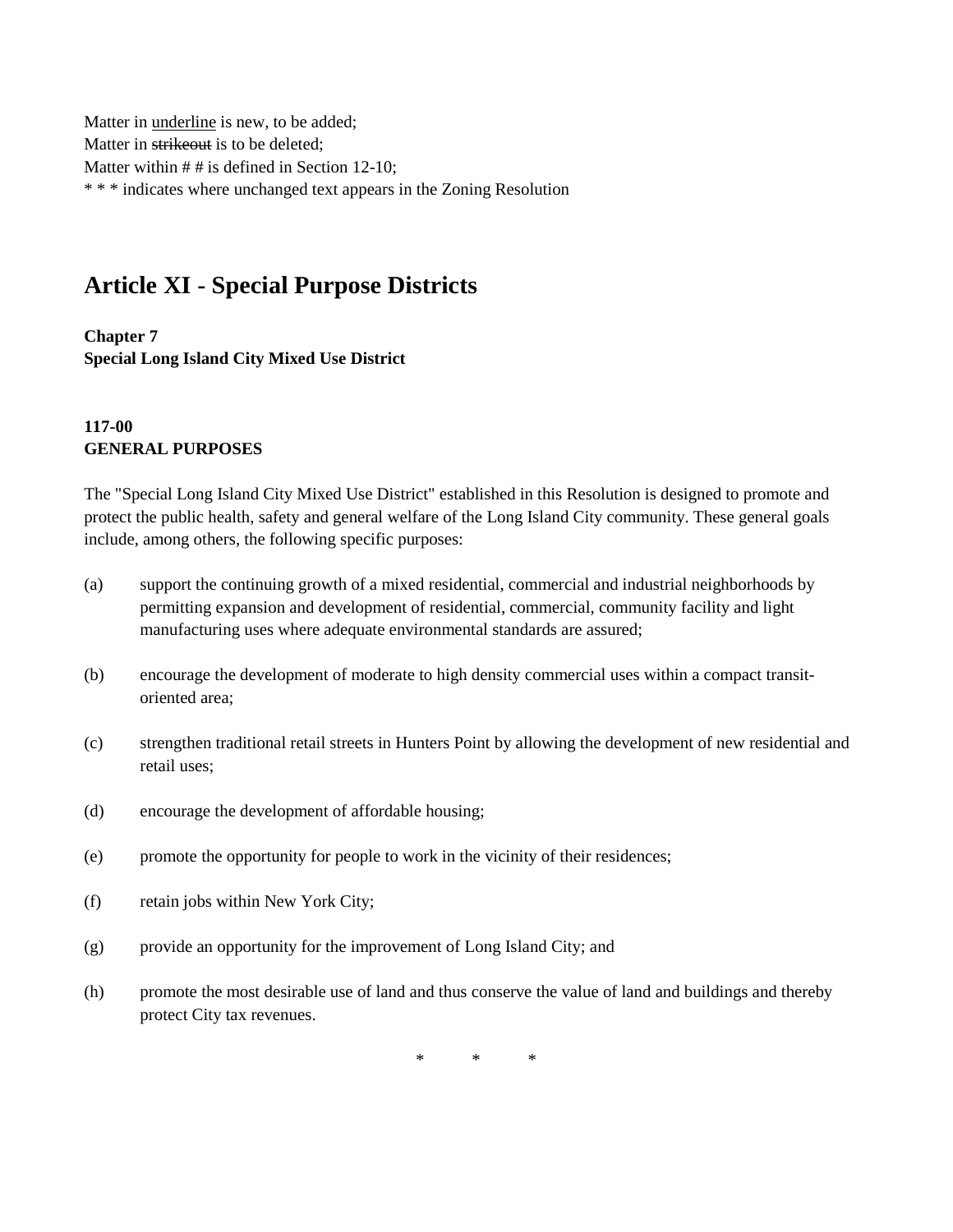# **117-02 General Provisions**

In harmony with the general purposes and content of this Resolution and the general purposes of the #Special Long Island City Mixed Use District#, the regulations of this Chapter shall apply within the #Special Long Island City Mixed Use District#. The regulations of all other Chapters of this Resolution are applicable, except as modified, supplemented or superseded by the provisions of this Chapter. In the event of a conflict between the provisions of this Chapter and other regulations of this Resolution, the provisions of this Chapter shall control. However, in #flood zones#, in the event of a conflict between the provisions of this Chapter and the provisions of Article VI, Chapter 4 (Special Regulations Applying in Flood Hazard Areas), the provisions of Article VI, Chapter 4, shall control.

\* \* \*

- (b) For #mixed use buildings#, #dwelling units# or #rooming units# shall be located on a #story# or #stories# above the highest #story# occupied, in whole or in part, by a #commercial# or # manufacturing use# non-#residential use#. #Commercial# or #manufacturing uses# Non-#residential uses# may, however, be located on the same #story#, or on a #story# higher than that occupied by #dwelling units# or #rooming units#, provided that the #commercial# or #manufacturing uses#: non-#residential uses#:
	- (1) are located in a portion of the #mixed use building# that has separate direct access to the #street# with no access to the #residential# portion of the #building# at any #story#; and
	- (2) are not located directly over any portion of the #building# containing #dwelling units# $-$ or-#rooming units#.

\* \* \*

## **117-50 QUEENS PLAZA SUBDISTRICT**

\* \* \*

# **117-51 Queens Plaza Subdistrict Special Use Regulations**

\* \* \*

## **117-512 Ground floor use and frontage regulations**

On designated #streets# in the Queens Plaza Subdistrict, as shown on Map 2 in Appendix C of this Chapter, the special ground floor #use# and frontage regulations of this Section shall apply to any #building or other structure#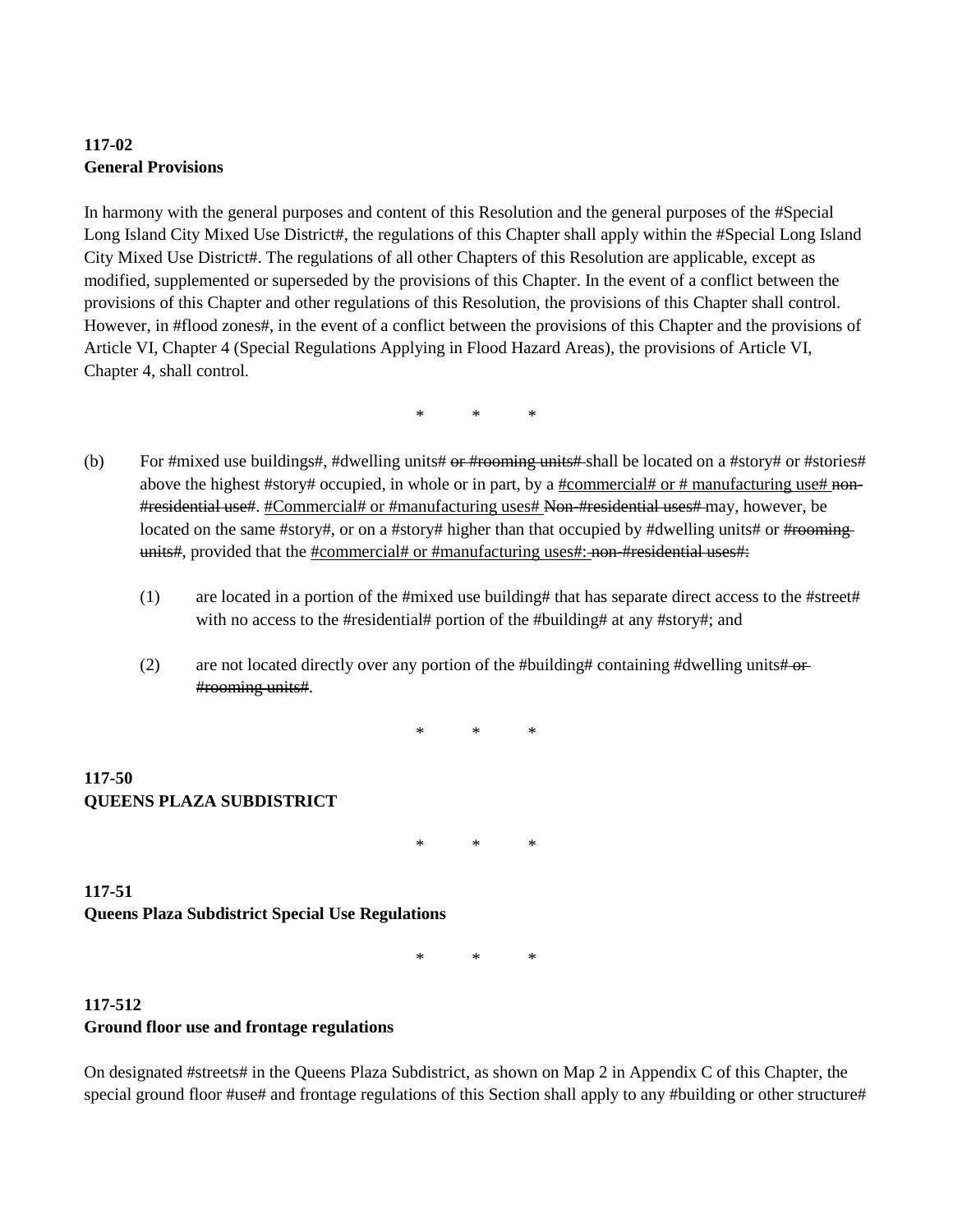fronting on such #streets#.

#Uses# within #stories# on the ground floor or with a floor level within five feet of #curb level# shall be limited exclusively to permitted #commercial#, #manufacturing# or #community facility uses# permitted by the designated district regulations except as modified by the special #use# provisions of Sections 117-51 and 117- 511. A #building's# ground floor frontage shall be allocated exclusively to such #uses#, except for lobby space or entrance space.

In no event shall the length of #street# frontage occupied by lobby space, entrance space and/or a #building# entrance recess exceed in total 50 percent of the #building's# total #street# frontage or 30 feet, whichever is less. However, the total length of #street# frontage occupied by lobby space and/or entrance space need not be less than 25 feet.

\* \* \*

#### **117-513 Transparency requirement**

Within the Queens Plaza Subdistrict, the transparency requirements of this Section 37-34 (Minimum Transparency Requirements) shall apply to all #developments# and to #enlargements# where the #enlarged# portion of the ground floor of the #building# is within eight feet of the #street line#. Transparency requirements shall not apply to any #building# where the ground floor is occupied by #uses# listed in Use Groups 16 or 17. However, the provisions establishing the maximum width of ground floor level #street wall# without transparency shall not apply. In lieu thereof, any portion of such #building# wall that is 50 feet or more in length and contains no transparent element between #curb level# and 14 feet above #curb level# or the ceiling of the ground floor, whichever is higher, or to its full height if such wall is less than 14 feet in height, shall be covered with vines or similar planting or contain artwork or be treated so as to provide visual relief. Plantings shall be planted in soil having a depth of not less than 2 feet, 6 inches, and a minimum width of 24 inches.

The transparency requirements of this Section shall not apply to any #building# where the ground floor is occupied by #uses# listed in Use Groups 16 or 17.

At least 50 percent of a #building's street wall# surface shall be glazed and transparent at the ground floor level. For the purpose of the glazing requirements, the #building's street wall# surface at the ground floor level shall be measured from the floor to the height of the ceiling or 14 feet above grade, whichever is less. The lowest point at any point of any transparency that is provided to satisfy the requirements of this Section shall not be higher than four feet above #curb level#. Door or window openings within such walls shall be considered as transparent. Such openings shall have a minimum width of two feet.

In addition, the remaining portion of such #building# wall that is 50 feet or more in length and contains no transparent element between #curb level# and 14 feet above #curb level# or the ceiling of the ground floor, whichever is higher, or to its full height if such wall is less than 14 feet in height, shall be covered with vines or similar planting or contain artwork or be treated so as to provide visual relief. Plantings shall be planted in soil having a depth of not less than 2 feet, 6 inches, and a minimum width of 24 inches.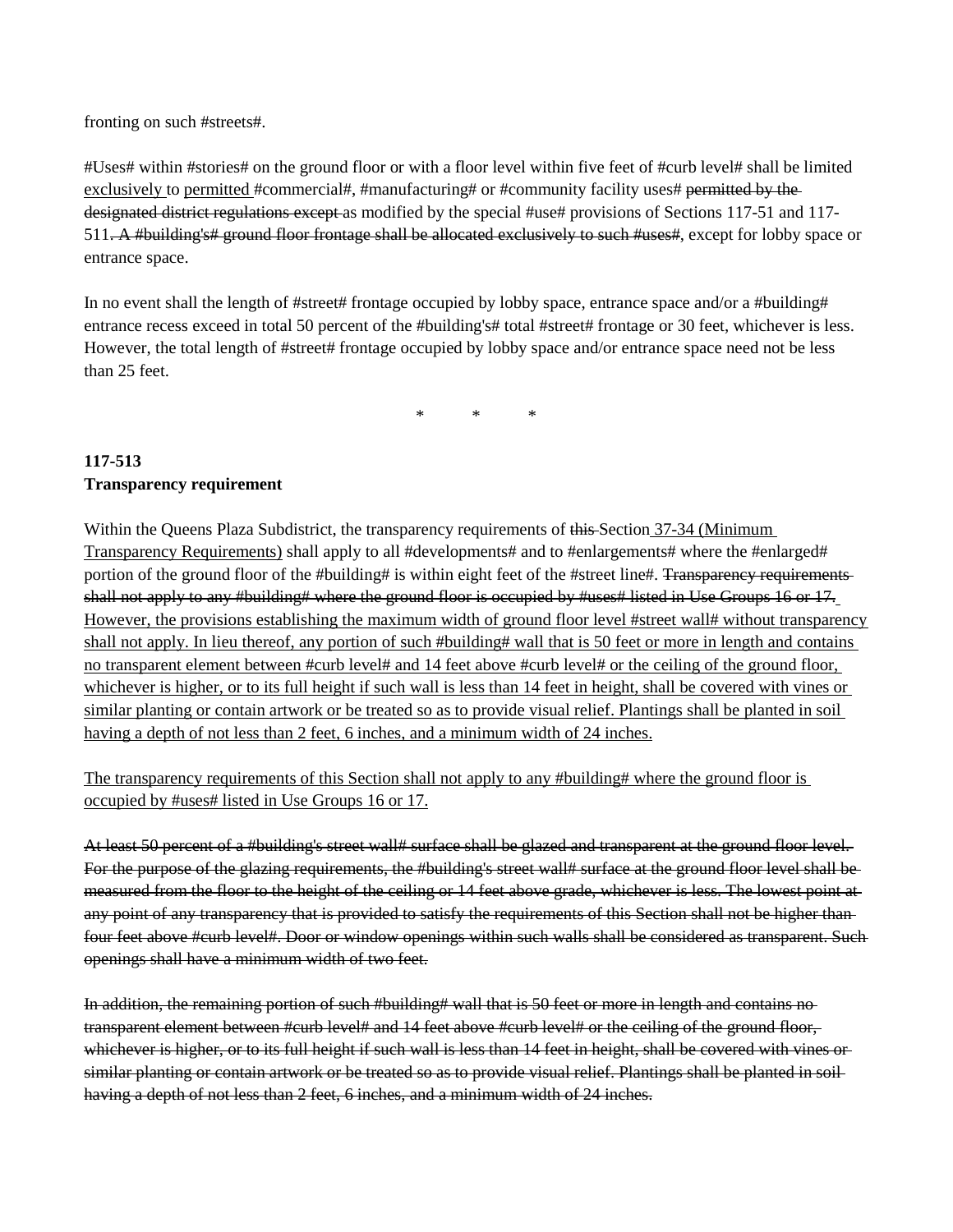\* \* \*

#### **117-52 Queens Plaza Subdistrict Special Bulk Regulations**

\* \* \*

#### **117-523 Lot coverage and open space ratio requirements**

(a) #Lot coverage# requirements for #residential buildings#

In the Queens Plaza Subdistrict, where the designated #Residence District# is an R7 or R9 District, the provisions of Sections 23-15142 (Basic regulations for R6 through R9 Districts In R6, R7, R8 or R9 Districts) through 23-144, inclusive, regulating minimum required #open space ratios# and maximum #floor area ratios#, shall not apply. In lieu thereof, all #residential buildings#, regardless of whether they are required to be #Quality Housing buildings#, shall comply with the #lot coverage# requirements set forth for the designated district in Section 23-15345 (For Quality Housing buildings). <del>, or Section 23-147</del> for #non-profit residences for the elderly#. For purposes of this Section, #non-profit residences for the elderly# in R7 Districts without a letter suffix, shall comply with the provisions for R7A Districts, as set forth in Section 23-147.

Where the designated district is an R7-3 District, the maximum #lot coverage# shall be 70 percent on an #interior# or #through lot# and 100 80 percent on a #corner lot#.

(b)  $#$ Lot coverage# and #open space ratio# requirements for #mixed use buildings#

#Lot coverage# and #open space ratio# requirements shall not apply to any portion of a #mixed use building# in the Queens Plaza Subdistrict.

\* \* \*

# **117-55 Mandatory Plan Elements for the Queens Plaza Subdistrict**

#### **117-552 Central refuse storage area**

The provisions of Section 28-23-28-12 (Refuse Storage and Disposal) shall apply.

\* \* \*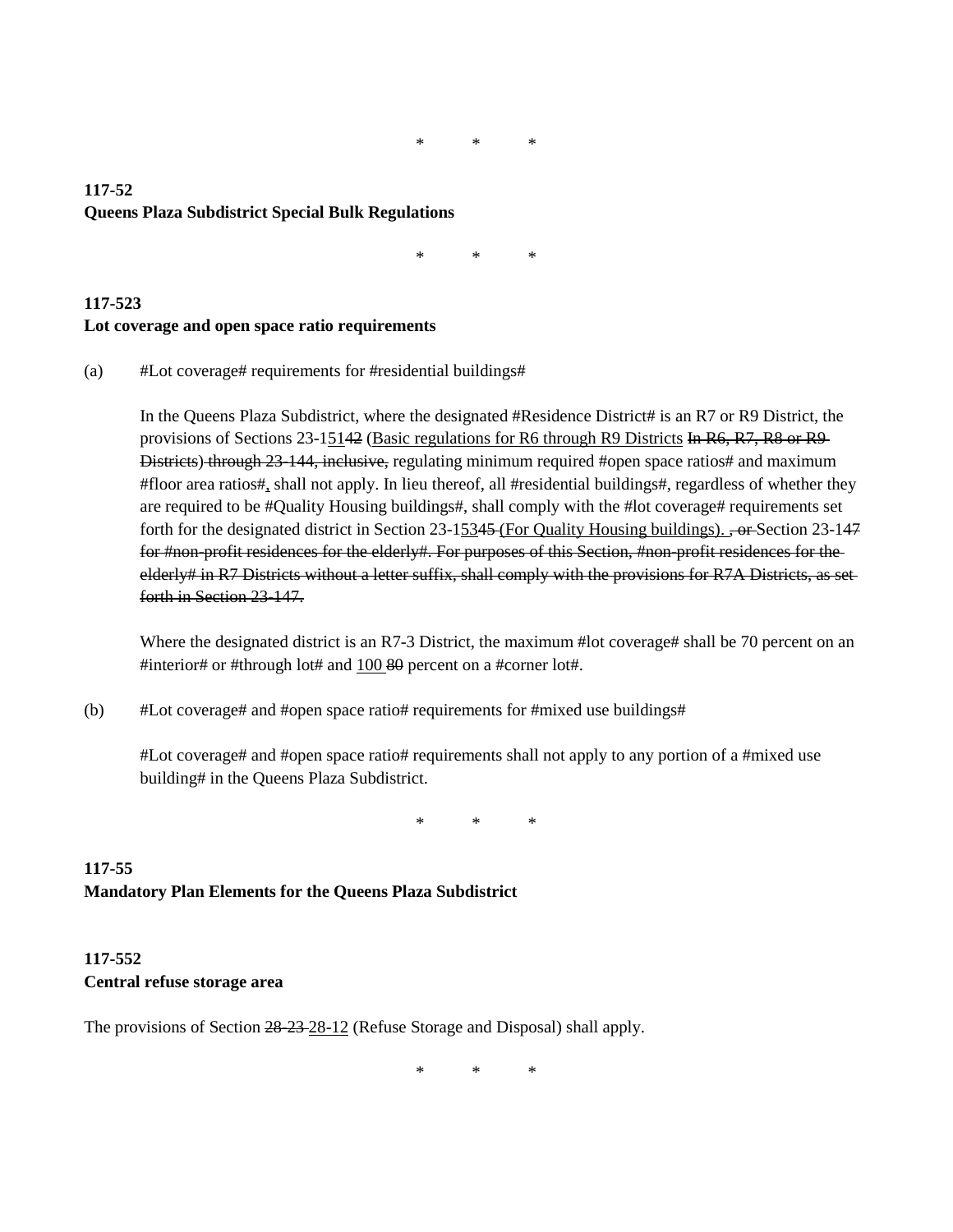### **117-60 DUTCH KILLS SUBDISTRICT**

In the #Special Long Island City Mixed Use District#, the special regulations of Sections 117-60 through 117-64, inclusive, shall apply within the Dutch Kills Subdistrict.

\* \* \*

**117-63 Special Bulk Regulations in the Designated Districts**

\* \* \*

#### **117-631 Floor area ratio and lot coverage modifications**

\* \* \*

(b) Maximum #floor area ratio# and #lot coverage# for #residential uses#

\* \* \*

(2) M1-3/R7X designated district

(i) Inclusionary Housing Program

\* \* \*

(ii) Maximum #floor area ratio#

Within such #Inclusionary Housing designated area#, the maximum #floor area ratio# for any #zoning lot# containing a #residential use# shall not exceed the base #floor area ratio# of 3.75, except that such base #floor area ratio# may be increased to the maximum #floor area ratio# of 5.0, as set forth in Section 23-154 952 (Inclusionary Housing), through the provision of #affordable housing#, pursuant to the provisions relating to #Inclusionary Housing designated areas# in Section 23-90.

\* \* \*

## **117-634 Maximum building height for mixed use buildings in designated R5 Districts**